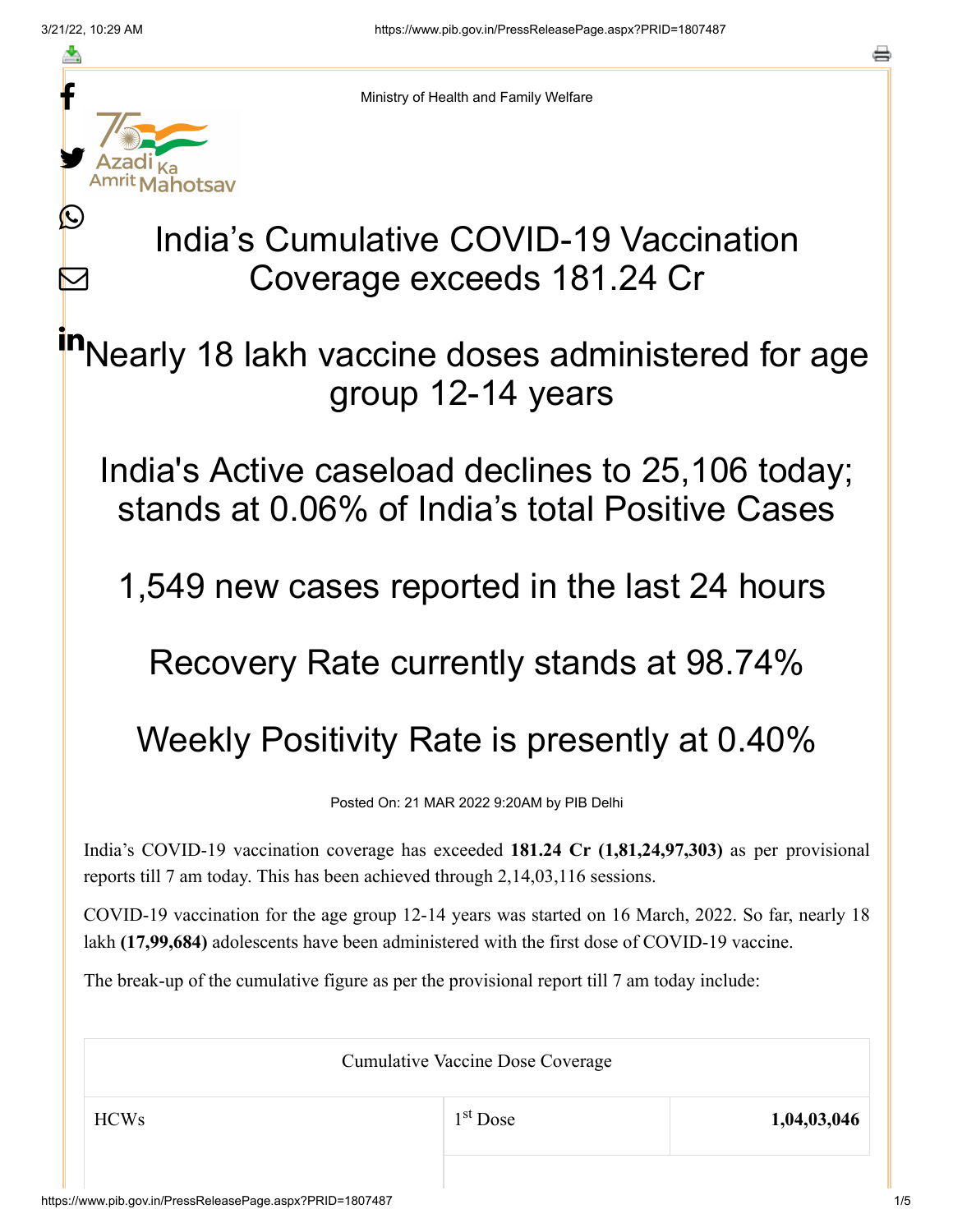| f<br>$\mathbf{\Omega}$<br>in |                        | $2nd$ Dose             | 99,90,717       |
|------------------------------|------------------------|------------------------|-----------------|
|                              |                        | <b>Precaution Dose</b> | 43,59,722       |
|                              | <b>FLWs</b>            | 1 <sup>st</sup> Dose   | 1,84,12,172     |
|                              |                        | $2nd$ Dose             | 1,74,89,088     |
|                              |                        | <b>Precaution Dose</b> | 66,66,494       |
|                              | Age Group 12-14 years  | $1st$ Dose             | 17,99,684       |
|                              | Age Group 15-18 years  | 1 <sup>st</sup> Dose   | 5,62,15,365     |
|                              |                        | $2nd$ Dose             | 3,55,29,066     |
|                              | Age Group 18-44 years  | 1 <sup>st</sup> Dose   | 55, 37, 95, 114 |
|                              |                        | $2nd$ Dose             | 45,95,63,393    |
|                              | Age Group 45-59 years  | 1 <sup>st</sup> Dose   | 20, 26, 14, 621 |
|                              |                        | $2nd$ Dose             | 18,38,06,629    |
|                              | Over 60 years          | 1 <sup>st</sup> Dose   | 12,66,44,476    |
|                              |                        | $2nd$ Dose             | 11,44,84,897    |
|                              |                        | <b>Precaution Dose</b> | 1,07,22,819     |
|                              | <b>Precaution Dose</b> |                        | 2,17,49,035     |
|                              | Total                  |                        | 1,81,24,97,303  |

Following a continuous downward trend, India's Active Caseload has declined to **25,106** today**,** constituting **0.06%** of the country's total Positive Cases**.**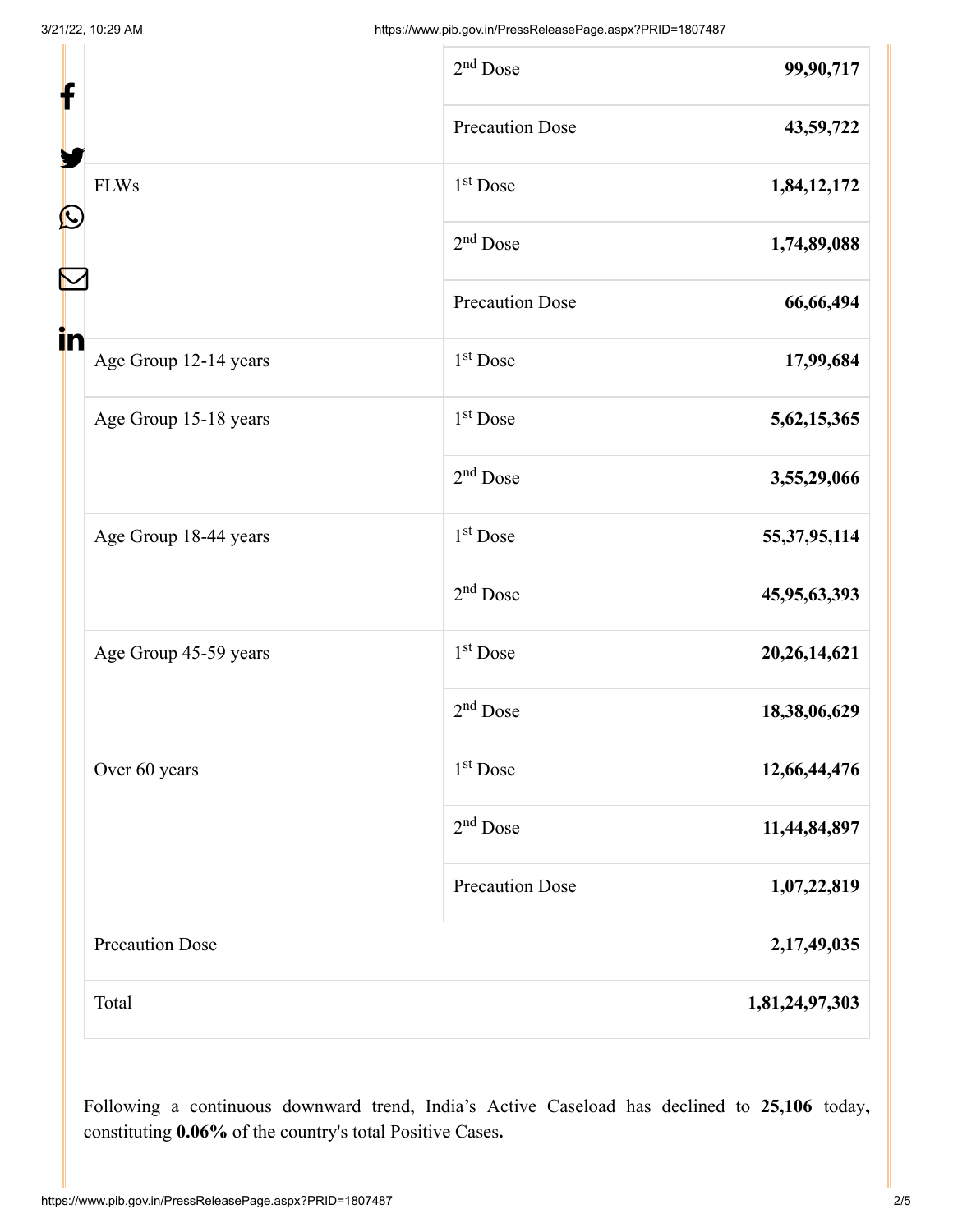

Consequently, India's recovery rate stands at **98.74%. 2,652** patients have recovered in the last 24 hours and the cumulative tally of recovered patients (since the beginning of the pandemic) is now at **4,24,67,774.**



**1,549 new cases** were reported in the last 24 hours.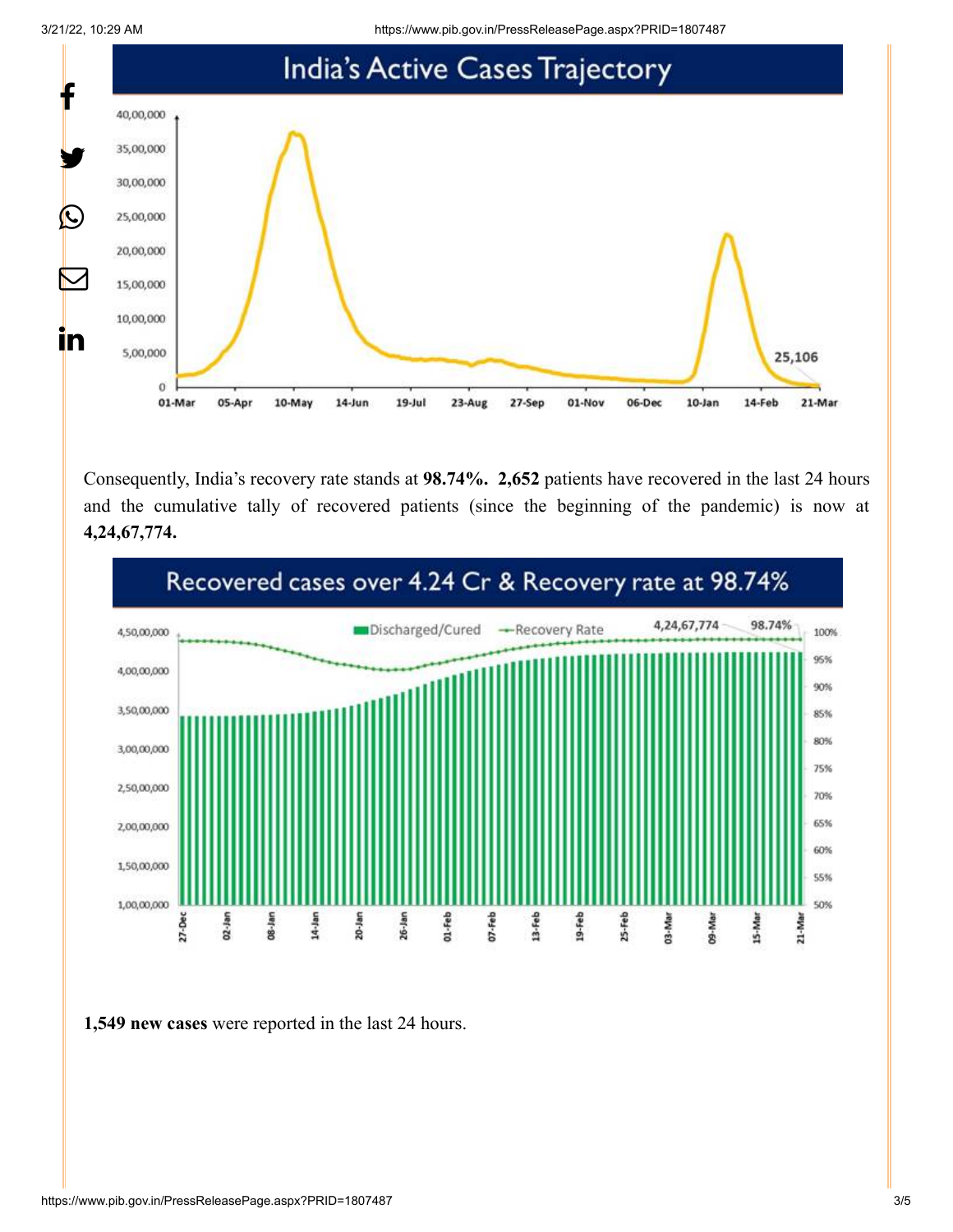3/21/22, 10:29 AM https://www.pib.gov.in/PressReleasePage.aspx?PRID=1807487



The last 24 hours saw a total of **3,84,499** COVID-19 tests being conducted. India has so far conducted over **78.30 Cr (78,30,45,157**) cumulative tests.

There has been a sustained fall in the weekly and daily Positivity Rates too. **Weekly Positivity Rate** in the country currently **stands at 0.40%** and the **Daily Positivity rate is also reported to be 0.40%.**



\*\*\*\*

## **MV/AL**

## **HFW/COVID States data/21<sup>st</sup> March2022/3**